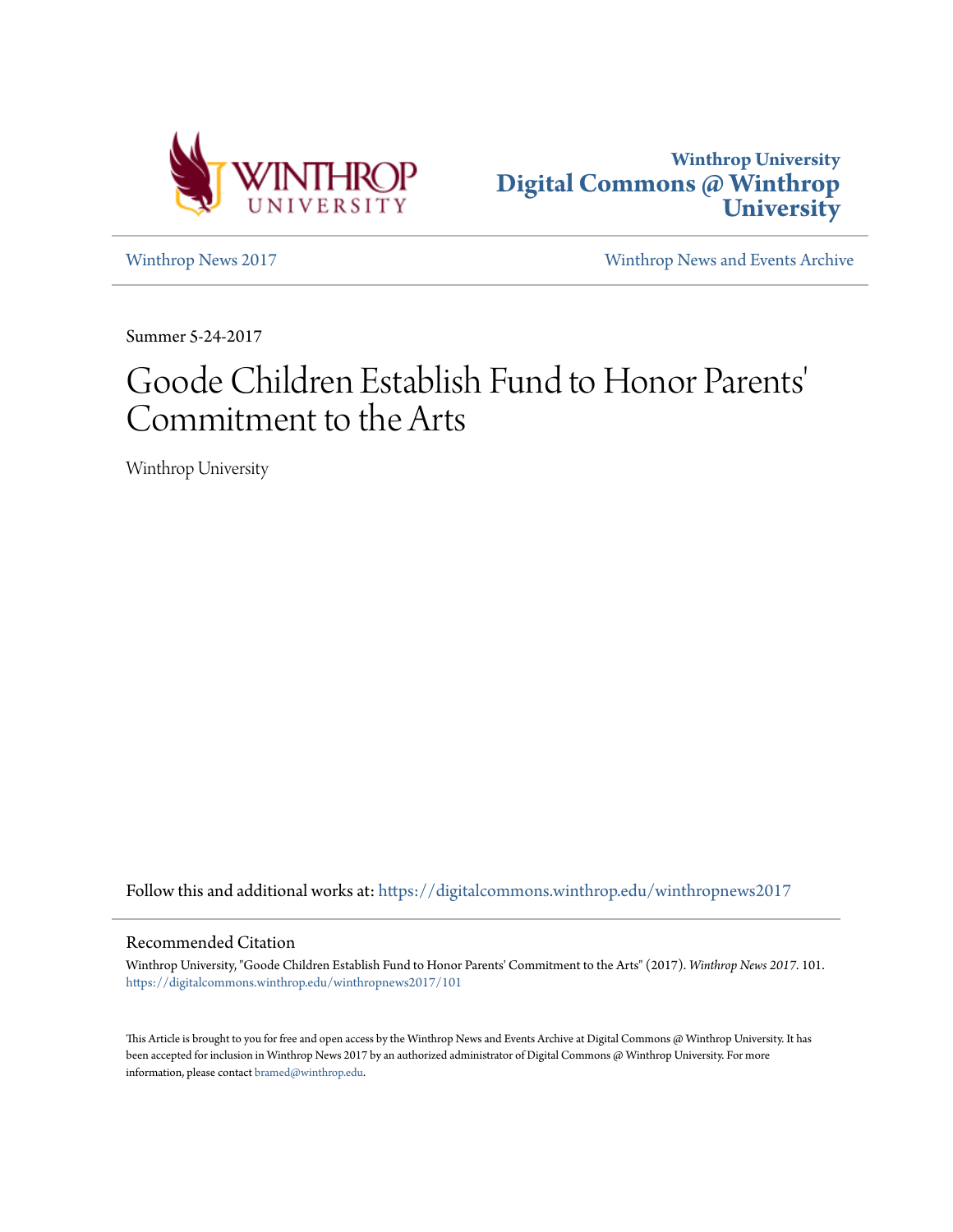



**AFFAIRS ATHLETICS GIVING**

05/24/2017

**ABOUT ADMISSIONS & AID ACADEMICS STUDENT**

**O** SHARE - 89 年 -

All News

Archives

RSS News Feeds

Winthrop in the News

# **Goode Children Establish Fund to Honor Parents' Commitment to the Arts**

## **Quick Facts**

**The Harriet and Martin Goode Student Artists'** Fund will provide for a purchase or merit award for the Undergraduate Juried Exhibition, or the purchase of student artwork at another time during the year.

**The Goodes live in Rock Hill.** 



Harriet Marshall Goode and Martin Goode '76

ROCK HILL, SOUTH CAROLINA – For artist **Harriet Marshall Goode** and **Martin Goode** '76, art is essential to life. The couple has dedicated their lives to fostering the arts—particularly student artists —in the Winthrop and Rock Hill communities. To honor their commitment as well as their 80th birthdays, the couple's children have established a new fund at Winthrop.

Sidney Goode, Harriet G. Karro and Mary Marshall Goode established the **Harriet and Martin Goode Student Artists' Fund**. The fund will provide for either a purchase or merit award for the Undergraduate Juried Exhibition, or the purchase of **student artwork** at another time during the year. Merit awards will be based on overall accomplishment, and any student artwork will become part of the university's permanent student art collection

Mary Marshall Goode said that fund signifies a unique and powerful way to celebrate the Goodes' love for and continued support of the arts.

"The fund is a perfect way to honor and celebrate our wonderful parents, and keep their passion and support for the arts alive for years to come," said Goode. Harriet G. Karro added that the fund "gives my parents a gift that truly keeps giving and keeps their legacy alive at Winthrop, which has always been special to our family."

The Goode siblings' gifts illustrate the university's increased emphasis on creating a **thriving culture of philanthropy**, with **fundraising designated as a top priority** in the Winthrop Plan, the university's strategic plan through 2025.

Harriet said that she and Martin were "astonished and overwhelmed … moved to tears" when they learned about the new fund. Over the years, Harriet has devoted much of her energy to **mentoring young student-artists** and **helping nurture their careers**. She believes that the fund will be "a vehicle that has profound benefits" not only for faculty and Winthrop's Department of Fine Arts but for budding young artists as well.

"Many students will have successful careers in art, and certainly some of them will become nationally noted artists," said Harriet. "The university will own a valuable history of student art – a reflection of many years' work."

The Goodes, who reside in Rock Hill, have strong ties to Winthrop: Martin earned his M.B.A. at the university, while Harriet received an honorary B.F.A. degree and graduated from Winthrop Training School in 1955. Harriet and Martin are avid supporters of Winthrop's **visual arts program**, and they